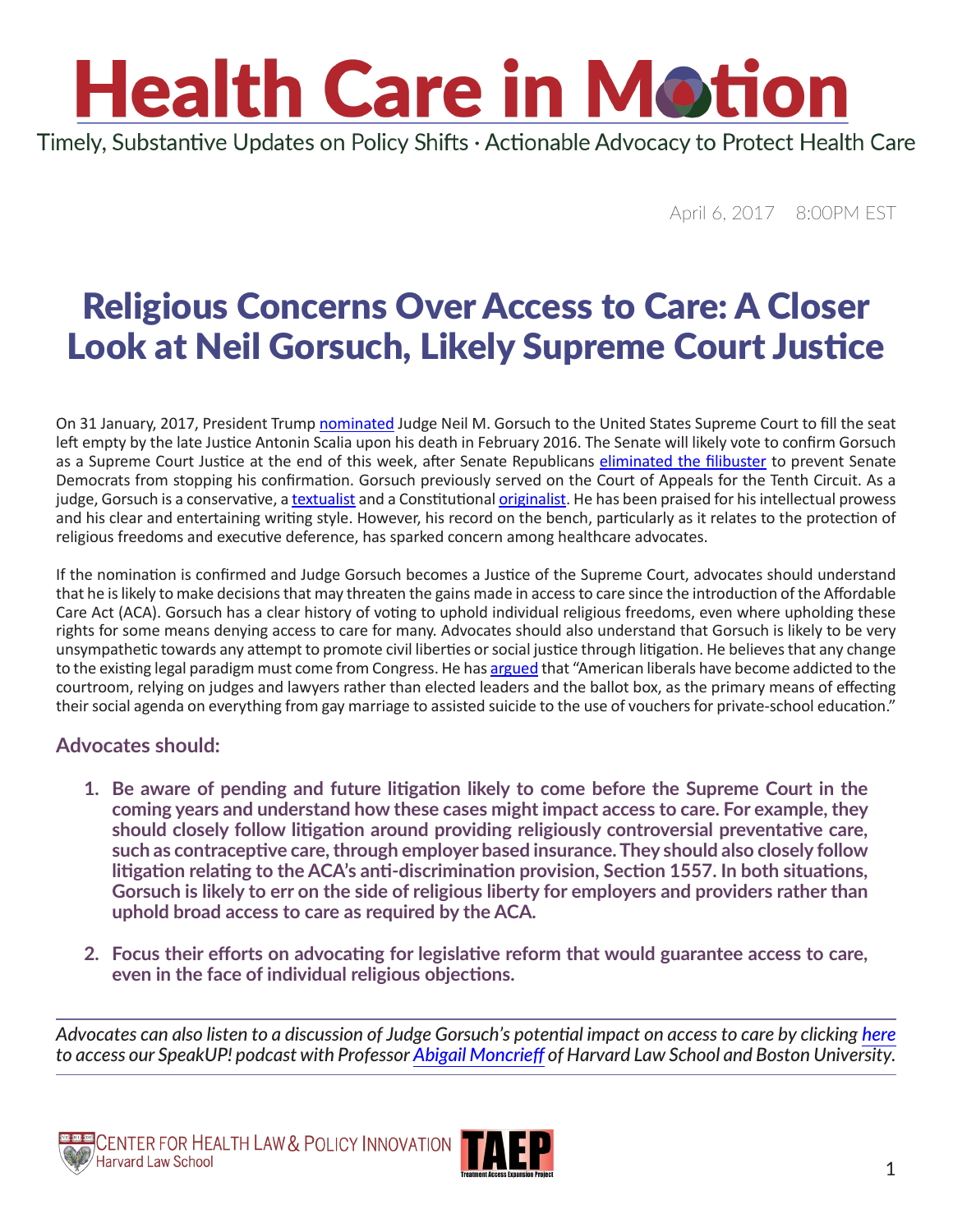### **Who is Neil Gorsuch?**

Gorsuch hails from Denver, Colorado. He [attended](http://www.ca10.uscourts.gov/judges/judge-neil-m-gorsuch) Columbia, Harvard, and Oxford. Before becoming a judge, he worked in private practice and at the Department of Justice. In 2006, President George W. Bush nominated Gorsuch to the Court of Appeals for the Tenth Circuit. He was [confirmed without opposition.](https://www.whitehouse.gov/sites/whitehouse.gov/files/docs/Gorsuch-Background.pdf) At 49 years old, Gorsuch is the [youngest judge](http://www.reuters.com/article/us-usa-court-trump-idUSKBN15F1OW) to be nominated to the Supreme Court since Clarence Thomas in 1991. His relative youth means that he might influence the Court for decades. Senate Republicans are committed to ensuring that Gorsuch is confirmed to the Supreme Court. On April 6, 2017, Senate Republicans voted to eliminate the filibuster for Supreme Court nominations to prevent Senate Democrats from using it to block Gorsuch's nomination. Without the filibuster, only a simple majority in the Senate is needed to confirm a Supreme Court Justice. As a result, it is very likely he will be [confirmed](https://www.washingtonpost.com/news/powerpost/wp/2017/04/05/a-viewers-guide-to-how-the-senate-will-confirm-neil-gorsuch-to-the-supreme-court/?utm_term=.61eed51b21cf) before the Easter recess.

Gorsuch is a [noted](http://www.reuters.com/article/us-usa-court-trump-idUSKBN15F1OW) conservative. Politically, he seems to fall [slightly to the right](https://www.nytimes.com/interactive/2017/01/31/us/politics/trump-supreme-court-nominee.html?_r=0) of Justice Scalia, though they are very closely aligned in many respects. Because of this ideological alignment, [some say](https://www.nytimes.com/interactive/2017/01/31/us/politics/trump-supreme-court-nominee.html?_r=0) that his appointment will not dramatically change the overall approach of the Court. However, others note that until Scalia's death, there were four strong conservative Justices (Thomas, Scalia, Alito and Roberts) and four strong liberals (Breyer, Kagan, Ginsburg and Sotomayor) on the Court. Justice Kennedy often casts the decisive swing vote on politically divisive issues, such as access to care or religious freedom. Kennedy generally sided with the conservatives but did not inevitably do so. [Some argue](http://www.politico.com/story/2017/01/who-is-neil-gorsuch-bio-facts-background-political-views-234437) that Gorsuch might sway Kennedy more often and more easily towards conservative decisions, for two reasons. First, Gorsuch has a strong, persuasive but polite and measured style that Kennedy might find more favorable than Scalia's often scathing rhetoric. Second, and perhaps more importantly, Gorsuch and Kennedy have a long relationship: Gorsuch clerked for Kennedy on the Supreme Court in 1993.

To understand the thinking behind Gorsuch's important decisions in the past, and to understand how he might decide cases in the future, advocates should understand a few things about Gorsuch's approach to judging. Gorsuch is noted for his commitment to judicial restraint and textualism. In other words, he [believes](http://scholarlycommons.law.case.edu/cgi/viewcontent.cgi?article=4658&context=caselrev) in a clear separation between the role of the Courts and the role of Congress. In his view, Congress should review and reshape the law. Their job is to look forward and make the decisions that they believe will be best for America's future. He believes that judges, on the other hand, should strive to simply apply the law as it is. A judge should not [make decisions based on the](https://www.courtlistener.com/opinion/621321/united-states-v-games-perez/) "intent" of the legislature, even if applying the "plain and obvious" meaning of the text seems to run against government policy. Gorsuch believes that judges should not deviate from these principles even if a blunt application of the law leads to a result that they strongly disagree with. He summarized his views in a [speech](https://www.nytimes.com/2017/01/31/us/politics/full-transcript-video-trump-neil-gorsuch-supreme-court.html?_r=0) after his nomination: "It is the role of judges to apply, not alter, the work of the people's representatives. A judge who likes every outcome he reaches is very likely a bad judge—stretching for results he prefers rather than those the law demands."

#### **Gorsuch and the Future of the Supreme Court: A History of Preferring Religious Liberties Over Access to Care**

The nomination of Judge Gorsuch has [raised serious concerns](https://www.nytimes.com/2017/01/31/opinion/neil-gorsuch-how-democrats-should-respond.html) and sparked [protests](http://www.reuters.com/video/2017/02/01/hundreds-protest-trumps-justice-pick-at?videoId=371032895&mod=related&channelName=politicsNews) among healthcare advocates and civil rights activists, as well [as sections of the Democratic party.](http://www.politico.com/story/2017/01/senate-democrats-filibuster-supreme-court-pick-234368) A [study](http://pdfserver.amlaw.com/nlj/PresNominees2.pdf) on Trump's potential nominations concluded that Gorsuch would be a "reliable conservative, voting to limit gay rights, uphold restrictions on abortion, and invalidate affirmative action programs." Most immediately, healthcare advocates should be concerned about how Gorsuch's position on religious liberties and executive deference might impact access to care and discrimination against vulnerable minorities.

In a number of recent cases, plaintiffs have argued that the exercise of their religious beliefs has been "substantially burdened" by provisions of the ACA that promote access to care. Healthcare advocates should be aware that when the right to free exercise of religion and the right to access healthcare have clashed, Gorsuch has always voted in favor of religion. Healthcare advocates have been particularly concerned about Gorsuch's role in the *[Burwell v. Hobby Lobby Stores Inc.](https://www.supremecourt.gov/opinions/13pdf/13-354_olp1.pdf)* (2014) and *[Zubik v. Burwell](https://www.supremecourt.gov/opinions/15pdf/14-1418_8758.pdf)* (2016).

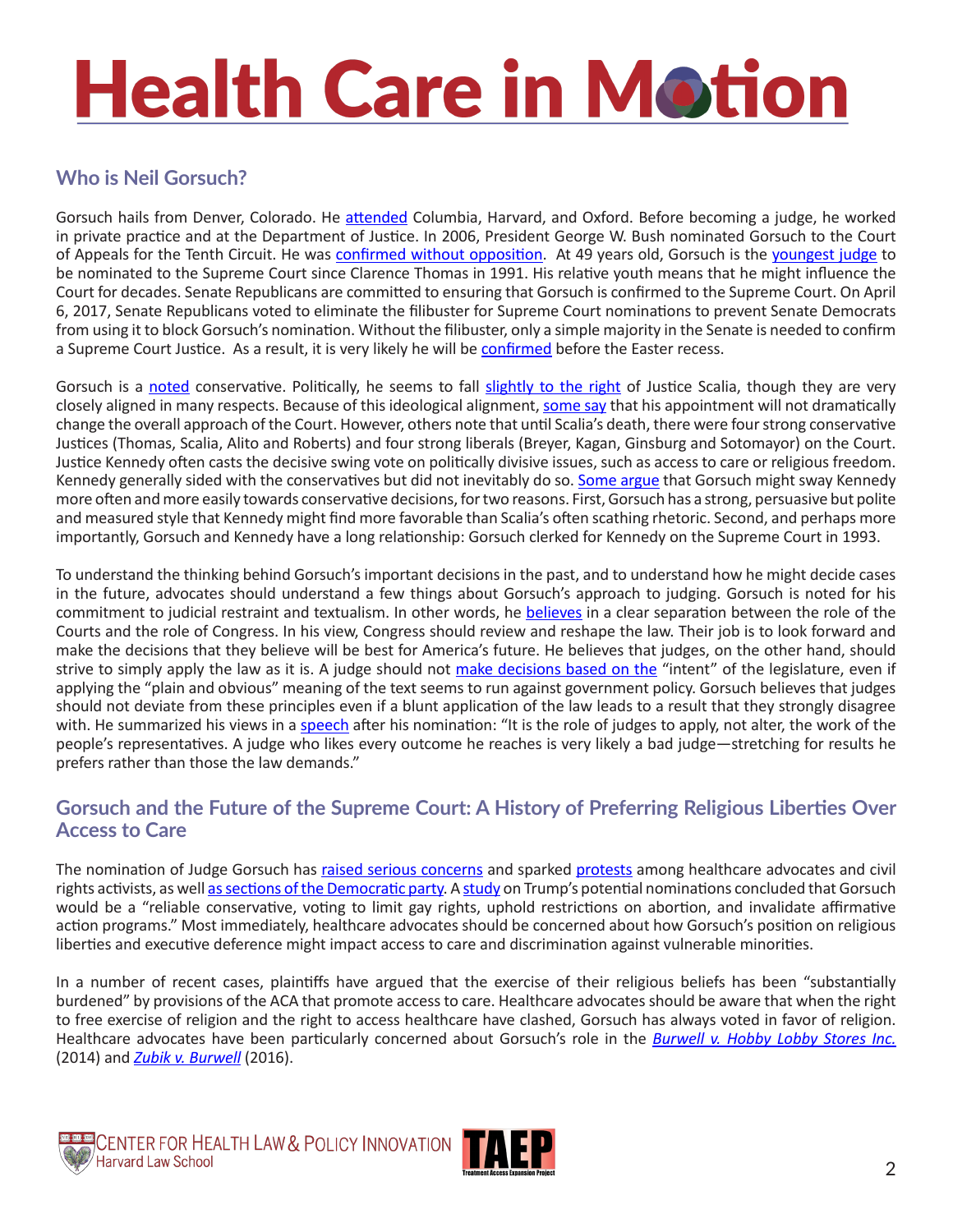#### **Primer on the Religious Freedom Restoration Act**

In order to understand *Hobby Lobby* and *Zubik*, advocates should understand the history and impact of the Religious Freedom Restoration Act (RFRA). RFRA was introduced as a reaction to the decision of the Supreme Court in *[Employment Division v.](cases/1989/88-1213)  [Smith](cases/1989/88-1213)* (1990). There, the Court held that individuals do not have the right to an exemption from generally applicable laws (like criminal laws), even if those laws interfere with the practice of their religion. In the context of *Smith*, that meant that the plaintiff could not escape the legal consequences of using an illegal hallucinatory drug, even though the drug was an integral part of a ceremony in his religion. The case triggered a massive [bipartisan backlash](https://www.aclu.org/other/aclu-and-freedom-religion-and-belief) and Congress enacted RFRA in response. RFRA states that the Government cannot **substantially burden** a **person's exercise of religion** even if the law is not meant to target that exercise of religion. RFRA provides an exception if the law in question serves a **compelling governmental interest** and is the **least restrictive means** to furthering that interest. Exactly what kind of "person" can benefit from RFRA and exactly what constitutes a "substantial burden" on the practice of religion have been the main focus of debate in recent RFRA cases.

If the Courts find that a law does substantially burden a person's religious practice, then that person is entitled to an accommodation from that law. RFRA was meant to be a shield that would protect the fundamental rights of individuals and minorities to practice their religion. However, where religious objections have been raised against laws that promote access to care, RFRA has often been used more like a weapon.

#### **Contraception and the ACA**

The ACA has a contraceptive mandate, [requiring](http://obamacarefacts.com/obamacare-birth-control/) all employer based health insurance plans to offer at least one form of contraception, without cost-sharing, from 18 Food and Drug Administration approved categories. The Department of Health and Human Services decided to create an accommodation for religious non-profit employers, such as churches or religious orders, who objected to providing coverage for religious reasons. These employers could notify the government of their objection and the contraceptives for their employees would be provided by the government or by third-party insurers. However, other employers began to seek similar accommodations.

#### *Hobby Lobby* **and the Scope of Religious Freedoms**

In *Hobby Lobby* the Supreme Court that found that certain for-profit corporations were also entitled to the accommodation provided to religious non-profit employers. The plaintiffs, Hobby Lobby Stores, argued that four of the methods of contraception on the FDA list were abortifacients (*i.e.*, they acted after conception rather than preventing it) and that to provide coverage for them would be a substantial burden on the exercise of their religious beliefs. The provisions of RFRA discussed above meant that where a substantial burden was found, and the government could find another way of ensuring access to contraceptive care, Hobby Lobby had to have their beliefs accommodated. The Supreme Court pointed to the fact that the government already accommodated the religious beliefs of religious non-profit employers. Therefore, the Court extended the accommodation to closely-held for-profit corporations.

The case came to the Supreme Court on appeal from the [Court of Appeals for the Tenth Circuit](https://www.ca10.uscourts.gov/opinions/12/12-6294.pdf), which covers appeals from federal district courts in Colorado, Kansas, New Mexico, Oklahoma, Utah, and Wyoming. Similar to the Supreme Court, the Tenth Circuit also [found in favor](https://scholar.google.com/scholar_case?case=16964735894130305098&hl=en&as_sdt=2006) of Hobby Lobby. Gorsuch was one of the three judges on the Tenth Circuit who heard the case. Advocates should understand the commitment Gorsuch showed to accommodating religious liberties in this case.

A key question for the Tenth Circuit in *Hobby Lobby* was whether a for-profit company was the kind of "legal person" that could hold religious beliefs and benefit from the protections of RFRA. The majority opinion of the Tenth Circuit held that Hobby Lobby was a legal person under RFRA and therefore was entitled to protection of its religious beliefs. Gorsuch not only voted with the majority, but also wrote a separate, concurring opinion, arguing that the protection that extended to



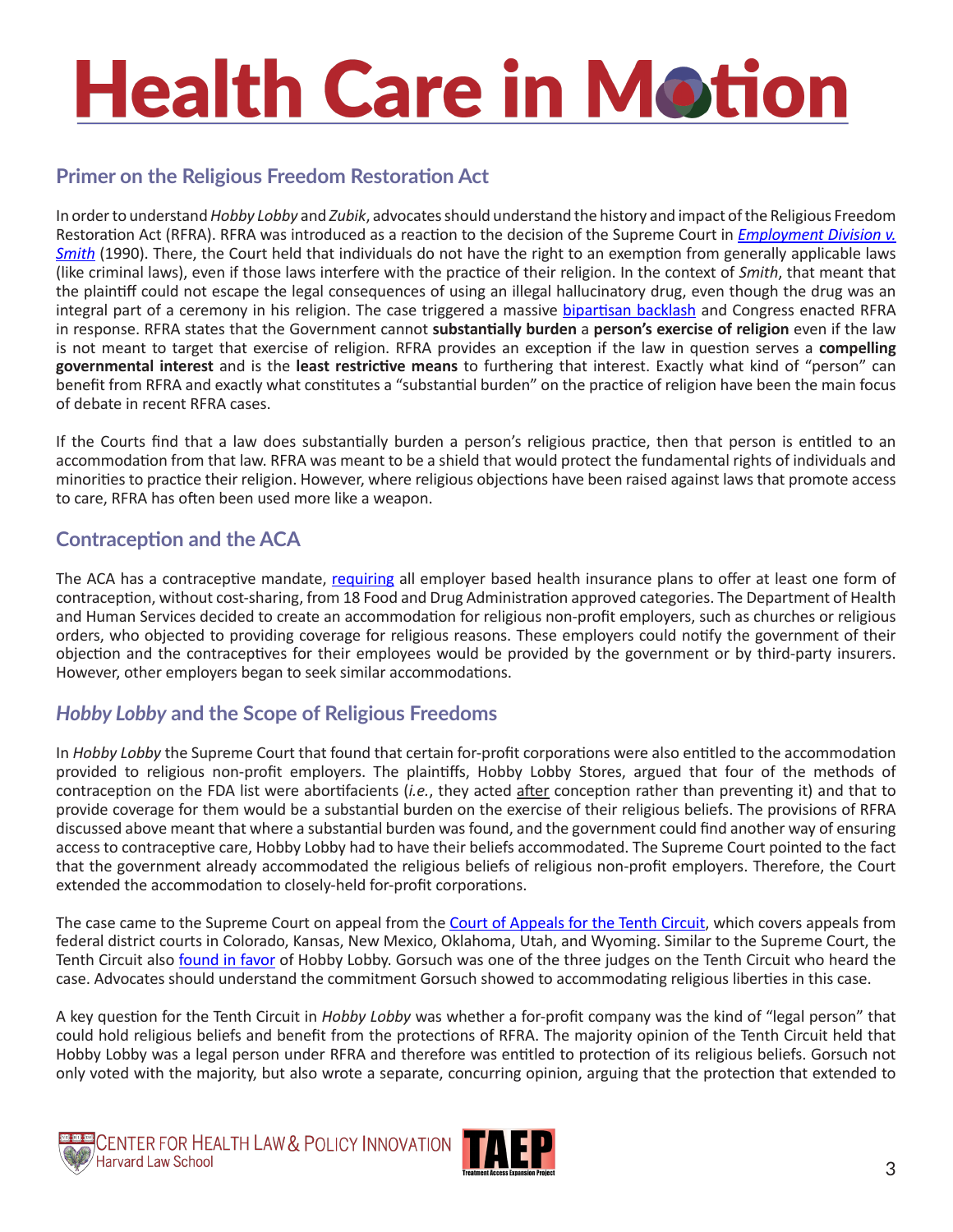Hobby Lobby as a legal person also extended to the people that own and operate the company. In other words, Gorsuch argued that even if the Court had found that Hobby Lobby, as a corporation, was not entitled to protection of its religious beliefs under RFRA, the owners of Hobby Lobby could not be compelled to order their company to provide insurance coverage for contraceptives, if to do so would be contrary to their religious convictions. This is an incredibly expansive vision of religious liberty. Gorsuch's position in *Hobby* Lobby would mean that individuals could be denied access to religiously controversial medical care such as blood transfusions, vaccinations, or contraceptive care because of the personal beliefs of the company directors.

#### *Zubik* **and the Definition of a Substantial Burden**

A major challenge for the Supreme Court and other, lower level courts, when applying RFRA, has been to determine what exactly a "burden" is and whether it is "substantial" enough to justify an exemption from an otherwise valid law. Although neither the Supreme Court nor the Tenth Circuit focused on this question in *Hobby Lobby,* both courts tried to answer this question in *Zubik v. Burwell* and its related cases.

As noted above, the Obama Administration introduced an accommodation for religious organizations that allowed them to sidestep the ACA's contraceptive mandate. *Hobby Lobby* extended this exemption to some for-profit companies. To take advantage of this accommodation, employers had to declare their objections and fill out paperwork that would grant the employees the right to have the contraceptive coverage paid for by their third party insurer or by the federal government. Many religious organizations, however, believed that the accommodation was not sufficient because filling out the paperwork made them complicit in the provision and use of contraceptives. This, they argued, was too substantial a burden and therefore triggered the protections of RFRA. Instead of having their beliefs "accommodated" by the law, they wanted a complete "exemption" from anything to do with the provision of contraceptives.

The Court of Appeals of the Tenth Circuit in *[Little Sisters of the Poor Home for the Aged v. Burwell](http://law.justia.com/cases/federal/appellate-courts/ca10/13-1540/13-1540-2015-07-14.html)* (2015) denied the claim of these employers. The Tenth Circuit held that filling out a form was not enough to "substantially burden" the religious exercise of the Little Sisters of the Poor, the lead plaintiffs in this case. One of the judges on the Tenth Circuit anonymously called for a rehearing of the case *en banc* (*i.e.*, with *all* of the judges currently active on the Tenth Circuit presiding instead of the more common panel of three judges). An *en banc* hearing is [highly unusual](https://www.ca10.uscourts.gov/sites/default/files/FRAP %26 Local Rules.pdf) and normally reserved for a rehearing of a decision that allegedly conflicts with a Supreme Court decision or a decision on a matter of exceptional importance. Seven of the twelve judges did not believe that the case should be reheard and the petition was denied. However, a dissent [from the denial of an](https://www.ca10.uscourts.gov/opinions/13/13-1540.pdf) *en banc* rehearing was written, which Gorsuch joined. It pleaded the merits of the argument of the Little Sisters of the Poor. It emphasized that while a Court might assess the *sincerity* of a person's religious beliefs, the Court cannot question the *content*. As such, if the Little Sisters of the Poor *sincerely* believed that being forced to sign paperwork made them complicit in abortions and substantially burdened the exercise of their religion, the Court could not question the *rationality* of that belief. By joining the dissent, Gorsuch signaled that he firmly supports this interpretation of the law. Advocates should be aware that, where a plaintiff claims that providing access to care threatens a sincerely held religious belief, Gorsuch is likely to accept their belief as rational. Instead, if it appears that a belief is sincerely held, he will rule that the content of that belief is beyond the power of the Court to question.

*Little Sisters of the Poor* was appealed to the Supreme Court in 2016, where it was consolidated with six other, similar cases under the title *[Zubik v. Burwell.](https://www.supremecourt.gov/opinions/15pdf/14-1418_8758.pdf)* Ultimately, the Supreme Court did not make a substantive determination on the issue. Instead, they found that both the petitioners and the government agreed that insurance companies could be mandated to provide coverage for employees of religious organizations without those organizations having to notify the insurers or otherwise engage in any objectionable activity. They did not address whether completing the paperwork constituted a "substantial burden." They sent the cases back to their respective originating jurisdictions, in the hope that the parties would settle. Many have [speculated](https://www.theatlantic.com/national/archive/2016/05/zubik-v-burwell-contraception-mandate-supreme-court/482898/) that the Supreme Court deliberately "punted" the case. The *Zubik* decision came before the Court after the death of Justice Scalia while his seat remained unfilled. With an even eight justices left to decide the case,



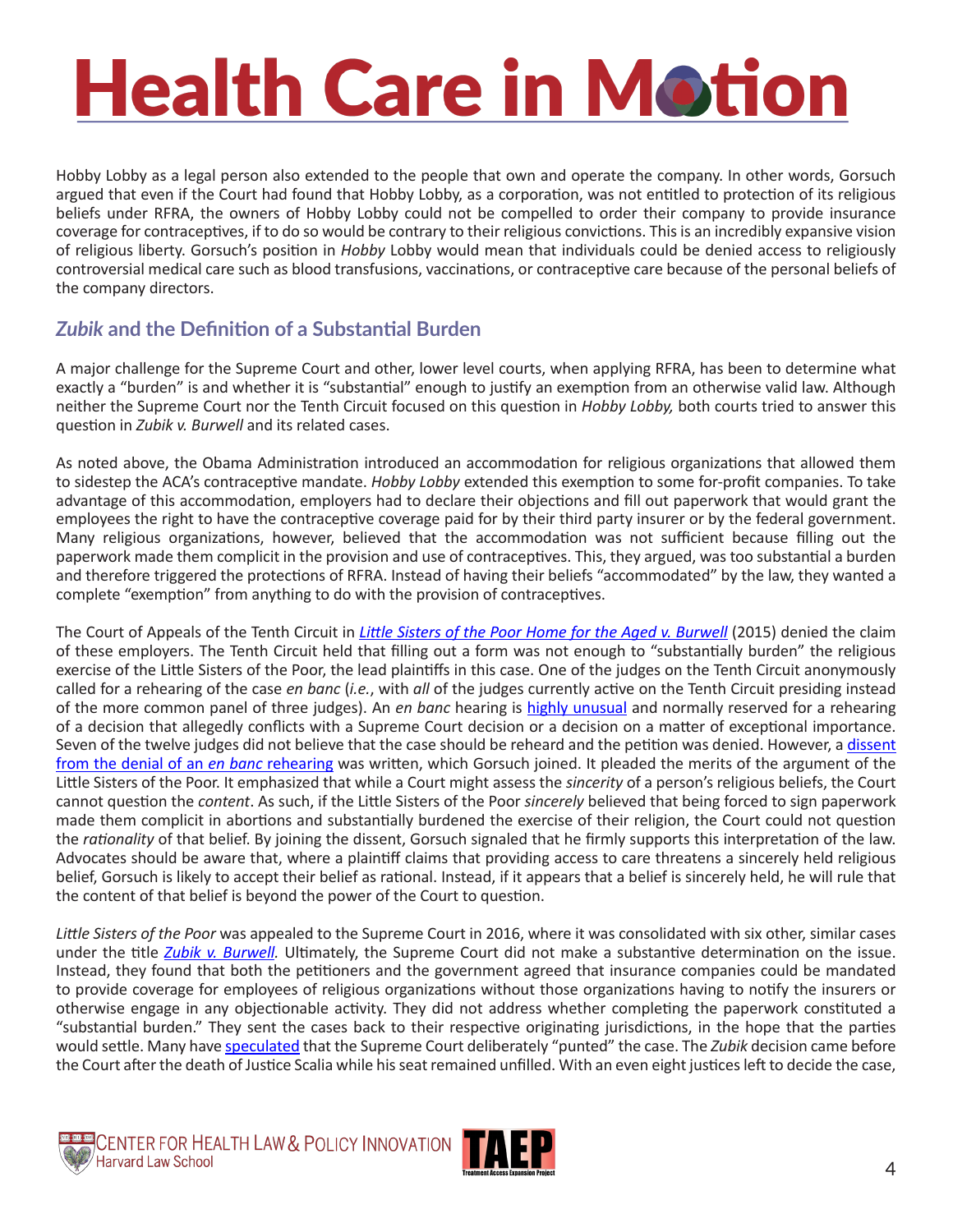and a 4-4 conservative-liberal ideological split, it seems that the Court did not want to risk a split decision.

### *Zubik* **Back Before the Supreme Court**

As noted above, in *Zubik* the Supreme Court did not decide whether having to complete paperwork can rise to the level of a "substantial burden" on one's exercise of religion. Advocates should be aware that it is not yet clear exactly how "substantial" a "burden" has to be before it can be used to ground an accommodation or an exemption from laws that provide access to care. It is entirely possible that the case will come for rehearing once the new, nine-member court is constituted. If it does, and Gorsuch is a presiding member of the Court, advocates should use *Little Sisters of the Poor* to understand what his impact is likely to be.

If Gorsuch is appointed to the Court and *Zubik* (or a similar case) comes back for a decision on that substantive issue, Gorsuch's record suggests that he would find without hesitation that filing the paperwork constitutes a "substantial burden." As noted above, Gorsuch found in *Hobby Lobby* that, under RFRA, neither a company nor the owners of a company can be forced to act against their beliefs. Furthermore, in his remarks in both cases before the Tenth Circuit, he emphasized that, while the Court can question the sincerity of a religious belief, they cannot question the content. In his *Hobby Lobby* concurring opinion, for example, he referred approvingly to *[Thomas v. Review Board of the Indiana Employment Security](https://www.oyez.org/cases/1980/79-952)  [Division](https://www.oyez.org/cases/1980/79-952)*. In that case, the plaintiff, a Jehovah's Witness, "was willing to participate in manufacturing sheet steel he knew might find its way into armaments, but he was unwilling to work on a fabrication line producing tank turrets." The Supreme Court upheld the right of the plaintiff to draw that distinction because that was "the line he understood his faith to draw when it came to complicity." Likewise, the plaintiffs in *Zubik* were sincere in their belief that filling out the paperwork made them complicit in abortions.

Gorsuch's record suggests that he would absolutely uphold their right to draw that line and that he would find that the mandate substantially burdens the exercise of their religion. As a result, the *Zubik* plaintiffs would likely be exempt from either providing contraceptive coverage in their employee insurance package or facilitating this mandated benefit through a third-party insurer or a federal program. Preventive care is critically important to everyone's health and contraceptive care is especially important to the health of women, whether from the point of view of preventing unintended pregnancies, stopping the spread of HIV and other STDs, or reducing the risk of cervical and breast cancer. It is not yet clear what kind of access women in such a situation would have to contraceptive care but getting access to appropriate care would likely be made exponentially more difficult. Similarly, other mandated services that can be religiously controversial, such as HIV or HCV testing, would be vulnerable to employer objections.

Another cause for concern is that where the decisions of Gorsuch are not decisive on a particular issue of healthcare rights or civil liberties, they may be [viewed as permissive](http://www.reuters.com/article/us-usa-court-gorsuch-deference-idUSKBN15G390?mod=related&channelName=politicsNews) by judges on lower courts who want to push a conservative agenda. *Hobby Lobby* is itself an example of a permissive decision. While the Supreme Court in *Hobby Lobby* did not expressly decide that a religious organization could discriminate against women, LGBTQ people, adherents of other religions, etc., the decision gave implicit *permission* [to lower courts and legislatures](https://www.washingtonpost.com/news/morning-mix/wp/2015/03/27/indianas-religious-freedom-bill-and-the-ghost-of-hobby-lobby/?utm_term=.6bf4d16f05af) to move further and further towards that conclusion. Since the *Hobby Lobby* decision, a series of "religious freedom restoration acts" have [appeared on State legislative books](http://www.ncsl.org/research/civil-and-criminal-justice/state-rfra-statutes.aspx). These have confirmed the ability of a wide range of individuals and organizations to refuse services from contraceptive insurance to cake-baking on the basis that to provide the service to women, LGBTQ people, and others, would conflict with their religious beliefs. The movement culminated in the [First Amendment Defense Act](https://www.congress.gov/bill/114th-congress/house-bill/2802) (FADA), which, if passed by Congress, will allow landlords, employers, companies, hotels and even hospitals to refuse services to a person who is gay, HIV-positive, a woman or otherwise offends their beliefs or moral convictions. FADA was not passed by Congress when it was introduced in 2015. However, Senator Ted Cruz (R-TX) has [committed](https://www.buzzfeed.com/dominicholden/republicans-will-re-file-religious-freedom-bill-protecting-a?utm_term=.kx7OD4DlNQ) to re-introducing FADA and President Trump has [given it his support](https://www.donaldjtrump.com/press-releases/issues-of-importance-to-catholics). If FADA is re-introduced and passed by Congress, Gorsuch's commitment to legislative deference, as discussed below, makes him unlikely to make any moves against it. Advocates should take action to fight any re-introduction of the First Amendment Defense Act.

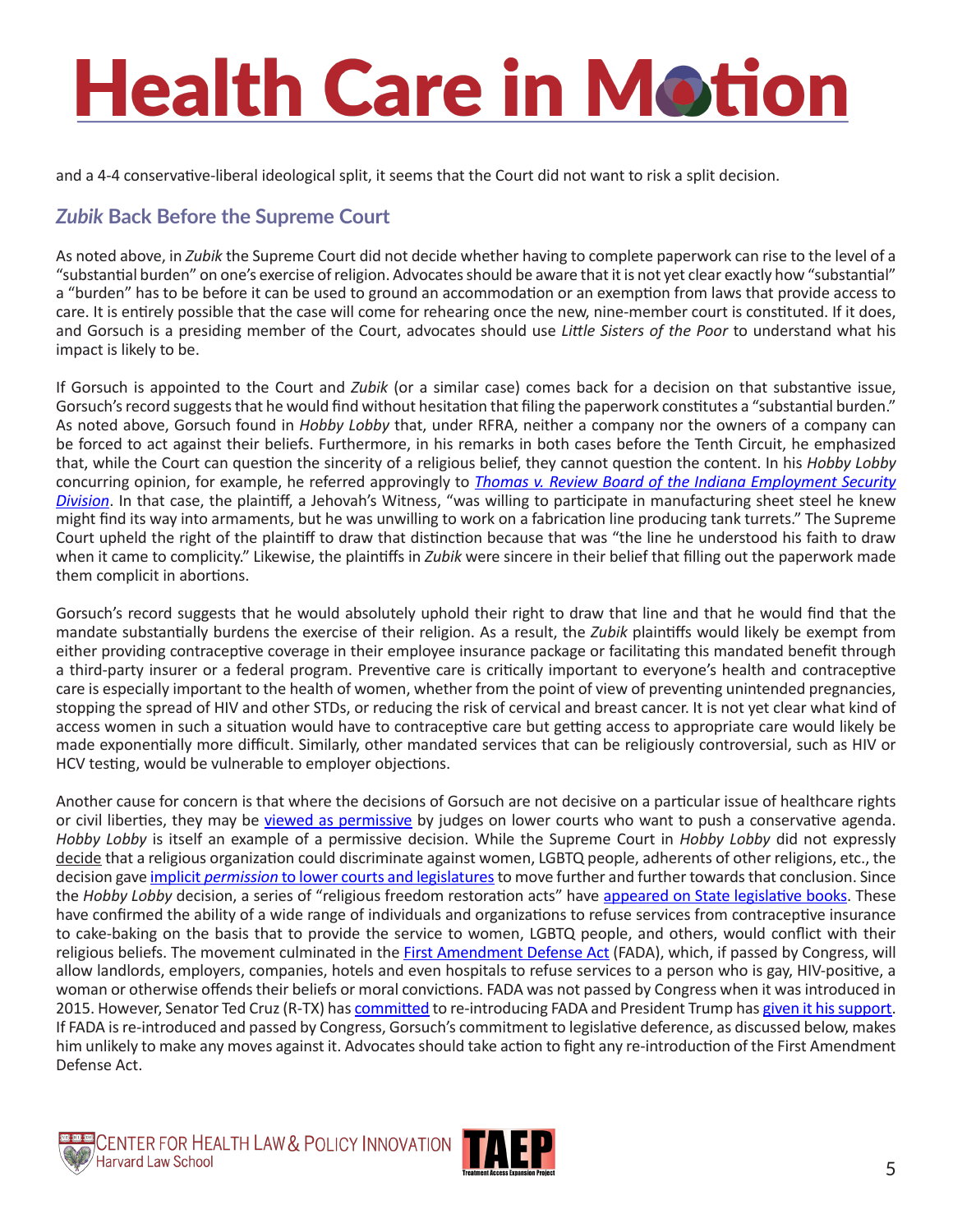### *Franciscan Alliance***, Governmental Agencies and** *Chevron* **Deference**

In *[Chevron U.S.A. v. Natural Resources Defense Council](http://caselaw.findlaw.com/us-supreme-court/467/837.html),* (1984), the Supreme Court took the position that if the meaning of a statute is not clear and unambiguous, the Government agency responsible for applying it should be allowed to interpret it. Unless the agency's interpretation is clearly wrong or otherwise impermissible, the Supreme Court will uphold it. Gorsuch has argued strongly against *Chevron*. While Gorsuch is very deferential to the written will of the legislature, he does not always afford the same deference to the executive because he **believes** that legal change must come from Congress. In *[Gutierrez-Brizuela v. Lynch](http://www.ca10.uscourts.gov/opinions/14/14-9585.pdf)* [\(discussed here by SCOTUSblog\)](http://www.scotusblog.com/2017/01/potential-nominee-profile-neil-gorsuch/), Gorsuch expounded on his textualist approach. He argued that even broadly worded statutes have an objective meaning and that this meaning can be discerned from the text. Discerning the objective meaning of a statute is the job of the courts, not of Government agencies, in Gorsuch's opinion. He has gone as far as [suggesting](http://www.reuters.com/article/us-usa-court-gorsuch-deference-idUSKBN15G390?mod=related&channelName=politicsNews) that the *Chevron* may be unconstitutional. Gorsuch's approach may become crucial if cases relating to an agency's interpretation of the ACA are brought before the Supreme Court.

### *Franciscan Alliance***: Bringing Civil Rights Back to 1972**

*[Franciscan Alliance v. Burwell](http://premiumtaxcredits.wikispaces.com/file/view/Franciscan Alliance PI order.pdf/602930830/Franciscan Alliance PI order.pdf)* was heard in late 2016 by Judge Reed O'Connor of the United States District Court for the Northern District of Texas. The case revolved around a regulation promulgated by the Department of Health and Human Services ("HHS") under Section 1557 of the ACA. Section 1557 incorporates a number of anti-discrimination laws into the ACA, including Title IX of the Education Amendments of 1972, and explicitly applies them to the provision of health care services. Title IX prohibits discrimination in a number of contexts, including discrimination based on sex. By incorporating it into the ACA, the Obama Administration hoped to ensure that health providers could not discriminate based on sex when providing any of the services they are mandated to provide under the ACA. The issue here was that HHS also introduced further regulations under Section 1557 that prohibit discrimination on the basis of gender stereotyping, gender identity or termination of pregnancy.

The plaintiffs in *Franciscan Alliance* included a Catholic hospital group, a Catholic medical group, a Christian medical association and eight States. The healthcare providers complained that the non-discrimination regulations forced them to provide gender transition services and abortions against their beliefs and their medical judgement. They also complained that the regulations forced them to provide coverage for abortions in their employee insurance plans. The States complained that the regulations forced them to provide coverage for gender transition services and also that the regulations interfered with the patient-physician relationship. The plaintiffs sought a preliminary injunction against the enforcement of the regulations. They argued, first, that the HHS regulations misinterpreted the Title IX prohibitions against sex discrimination and, second, that they were entitled to an exemption from the anti-discrimination provisions under RFRA. Without making a final determination on any of the issues, the district court found that the plaintiffs were likely to succeed on the merits of their case and that they faced a substantial threat of irreparable injury if the HHS regulations were enforced against them. Judge O'Connor took the significant step of granting a nationwide injunction, effectively barring any application of the HHS anti-discrimination provisions as they relate to gender identity and the termination of pregnancy.

Importantly, from the point of view of Gorsuch's nomination, the plaintiffs complained that HHS had exceeded its powers in writing the regulations. The plaintiffs argued that the Title IX provisions incorporated into the ACA were written at a time when gender was understood as a binary concept. That was the meaning of the word "sex" when the statute was enacted in 1972 and that was the meaning that was incorporated into the ACA in 2009. By extending the prohibition of discrimination to cover discrimination on the basis of gender identity, HHS had defined "sex" in a non-binary way and impermissibly expanded the reach of the non-discrimination provisions. HHS, on the other hand, argued that the meaning of "sex" in the ACA was ambiguous and that, under *Chevron*, the agency should be permitted to interpret it to include gender identity. Judge O'Connor rejected HHS's argument, finding that the statute was unambiguous in its binary definition of "sex" and that, therefore, *Chevron* did not apply. The nationwide injunction issued by Judge O'Connor has already caused outrage (see [here](http://www.aclu-tn.org/a-new-front-in-the-religious-rights-fight-against-transgender-people/), [here](http://www.reuters.com/article/us-usa-obamacare-idUSKBN14L0OP) and comments of Whitehouse Spokeswoman, Katie Hill, here). Catholic hospitals like the Franciscan Alliance already treat [one in six Americans](https://newrepublic.com/article/100960/catholic-church-hospital-health-care-contraception) each year and their rapid proliferation means that access to care will become [increasingly difficult](https://www.aclu.org/other/hospital-mergers-threat-reproductive-health-services)



**DEANGLE FOR HEALTH LAW & POLICY INNOVATION**<br>A Harvard Law School